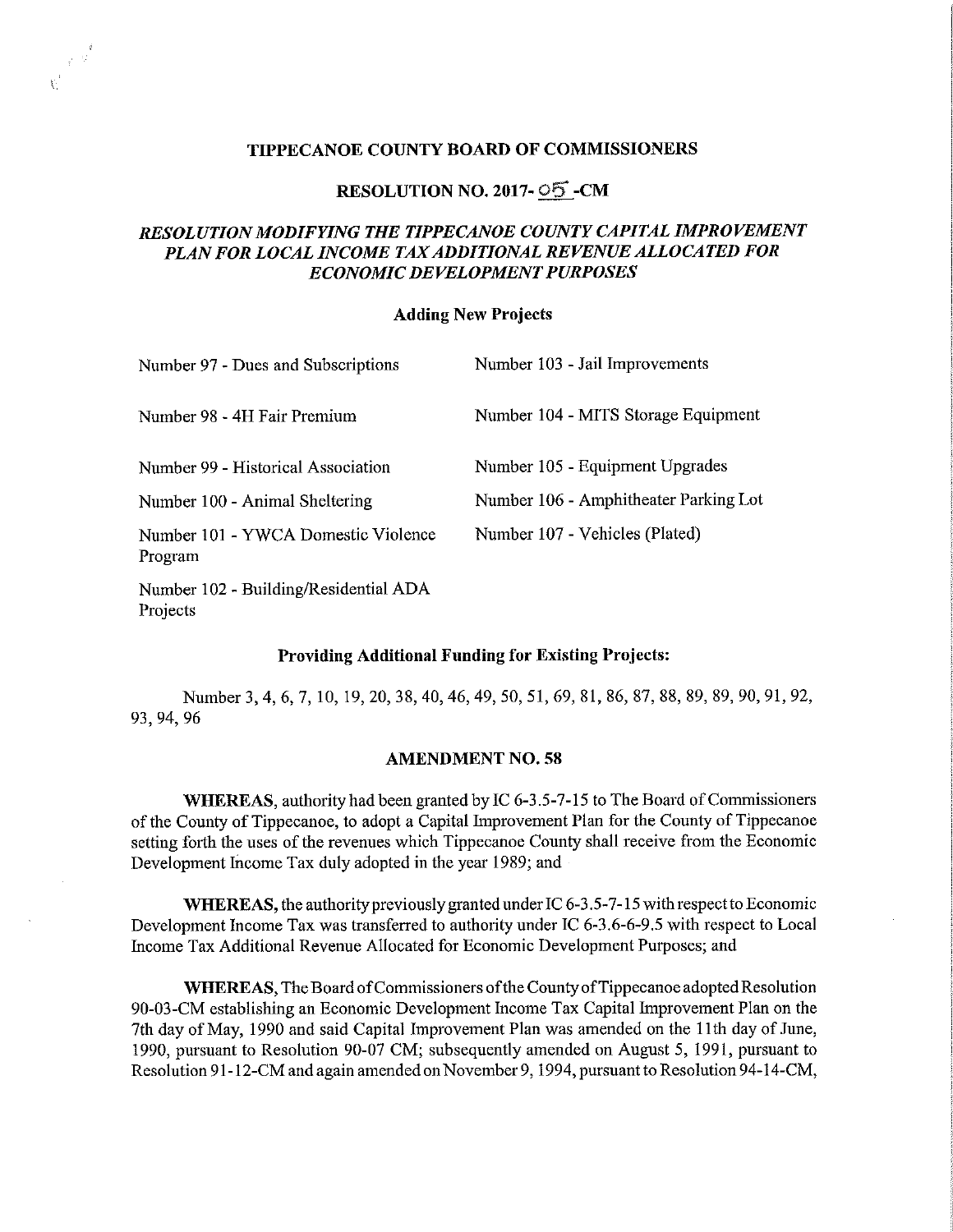and again amended on April 1, 1996, pursuant to Resolution No. 96-05-CM, again amended on July 26, 1996, pursuant to Resolution No. 96-09-CM, again amended on February 3, 1997, pursuant to Resolution No. 97—6; and again amended on March <sup>3</sup> l, l997, pursuant to Resolution No. 97-19-CM; and again amended on January 20, 1998, pursuant to Resolution No. 98-08-CM; and again amended on May 4, <sup>1998</sup> pursuant to Resolution No. 98-22-CM; and modified and ratified on May 18, <sup>1998</sup> pursuant to Resolution No. 98-26-CM; and again amended on July 20, <sup>1998</sup> pursuant to Resolution No. 98-34-CM; and again amended October 5, <sup>1998</sup> pursuant to Resolution No. 98~42~CM, and again amended on November 2, 1998, pursuant to Resolution No. 98-46-CM, and again amended on March 1, 1999 pursuant to Resolution No. 99-13-CM, and again amended on April 8, 1999 pursuant to Resolution No. 99-19-CM as Modified and Ratified on April 19, 1999 pursuant to ResolutionNo. 99-22-CM; and again amended on May 3rd, 1999, pursuant to ResolutionNo. 99-18- CM; and again amended on October 4, 1999, pursuant to Resolution No.99~30-CM; and again amended on February 7, 2000, pursuant to Resolution 2000-08-CM; and again amended on April 3, 2000, pursuant to Resolution 2000-16-CM as Modified and Ratified on April 17, <sup>2000</sup> pursuant to Resolution No. 2000-22-CM; and again amended on May 3, <sup>2000</sup> pursuant to Resolution 2000~ 25-CM; and again amended on June 5, 2000 pursuant to Resolution No. 2000-29-CM; and again amended and re-adopted as amended on February 20, 2001 pursuant to Resolution 2001-06-CM; and again amended and re-adopted as amended on April 2, <sup>2001</sup> pursuant to Resolution 2001~15-CM; and again amended and re-adopted as amended on July 16, <sup>2001</sup> pursuant to resolution 2001-32-CM; and again amended and readopted as amended on September 5, <sup>2001</sup> pursuant to Resolution 2001- 41-CM; and again amended and readopted as amended on November 7, <sup>2001</sup> pursuant to Resolution 2001-48-CM; and again amended and readopted as amended on December 3, <sup>2001</sup> pursuant to Resolution 2001—52~CM; and again amended and readopted as amended on March 18, 2002 pursuant to Resolution 2002—06-CM; and again amended and readopted as amended on May 20,2002 pursuant to Resolution 2002-20-CM; and again amended and readopted as amended on September 4, <sup>2002</sup> pursuant to Resolution 2002—28-CM; and again amended and readopted as amended on January 22, <sup>2003</sup> pursuant to Resolution 2003-06-CM; and again amended and readopted as amended on February 18,<sup>2004</sup> pursuant to Resolution 2004~07-CM; and again amended and readopted as amended onFebruary 7, <sup>2005</sup> pursuant to Resolution 2005-05-CM; and again amended and readopted as amended on March 31, <sup>2005</sup> pursuant to Resolution 2005-14-CM; and again amended and readopted on January 3, <sup>2006</sup> pursuant to Resolution 2006-05~CM; and again amended and readopted on April 17, <sup>2006</sup> pursuant to Resolution 2006-12—CM; and again amended and readopted on February 20,<sup>2007</sup> pursuant to Resolution 2007-03-CM; and again amended and readopted on January 7, 2008 pursuant to Resolution 2008-05-CM; and again amended and readopted on April 7, 2008 pursuant to Resolution 2008-20-CM; and again amended and readopted on July 7, 2008 pursuant to Resolution 2008— 24-CM; and again amended and readopted on August 4, 2008 pursuant to Resolution 2008- 31—CM; and again amended and readopted on October 20, 2008 pursuant to Resolution 2008- 40-CM; and again amended and readopted on October 20, 2008 pursuant to Resolution 2008-40-CM; and again amended and readopted on June 15, 2009 pursuant to Resolution 2009-190-CM; and again amended and readopted on November 1, 2010 pursuant to Resolution 2010-21-CM; and again amended and readopted on February 7, 2011 pursuant to Resolution 2010-05-CM; and again amended and readopted on December 5, 2011 pursuant to Resolution 2011-44-CM; and again amended and readopted on February 6, 2012 pursuant to

 $\frac{1}{2}$  $\mathbf{r}$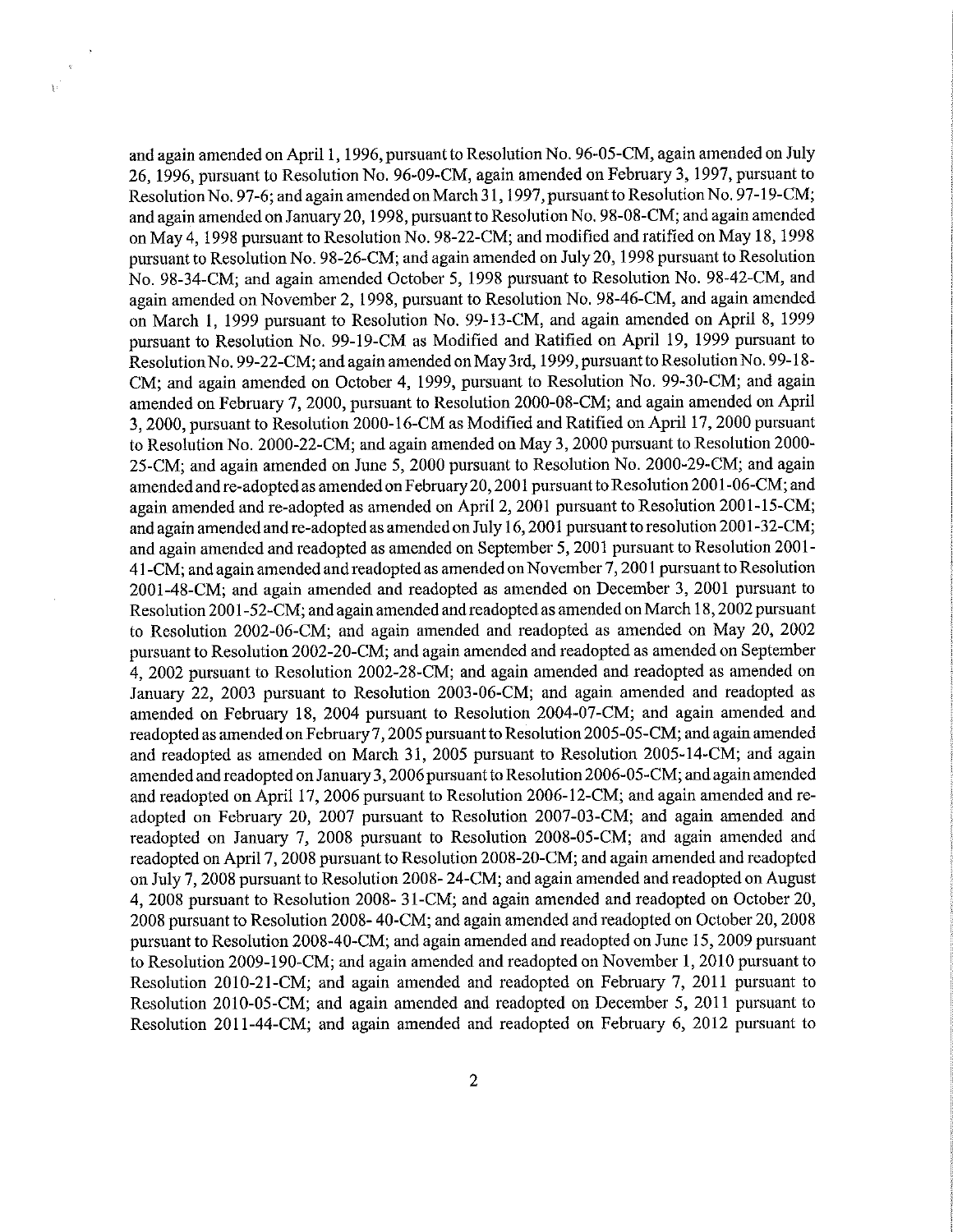Resolution 2012-1 l-CM; and again amended and readopted on May 6, <sup>2013</sup> pursuan<sup>t</sup> to Resolution 2013-14-CM; and again amended and readopted on February <sup>3</sup> , <sup>2014</sup> pursuan<sup>t</sup> to Resolution 2014-?- CM; and again amended and readopted on January <sup>5</sup>, 2015, pursuan<sup>t</sup> to Resolution 2015-04-CM; and again amended and readopted on January 4, 2016, pursuant to Resolution 2016-03-CM.

WHEREAS, said Capital Improvement Plan has, from time to time, been modified, as set forth above, consistent with the Capital Improvement needs of Tippecanoe County and other permissible uses of Local Income Tax Additional Revenue Allocated to Economic Development Purposes under IC 6-3.6-10-2; and

WHEREAS, said Capital Improvement Plan should continue with the transition from Economic Development Income Taxes under IC 6-3.5—7-15 to Local Income Tax Additional Revenue Allocated to Economic Development Purposes under IC 6-3 .6-6-9.5 (with both sources of revenue being referred to hereinafter as EDIT revenue unless otherwise specified); and

WHEREAS, the Board of Commissioners has determined that a new Project No. 97 should be added to the Capital Improvement Plan to provide funding for payment of dues and subscriptions; and  $\overline{\phantom{a}}$  and  $\overline{\phantom{a}}$  and  $\overline{\phantom{a}}$  and  $\overline{\phantom{a}}$  and  $\overline{\phantom{a}}$  and  $\overline{\phantom{a}}$  and  $\overline{\phantom{a}}$  and  $\overline{\phantom{a}}$  and  $\overline{\phantom{a}}$  and  $\overline{\phantom{a}}$  and  $\overline{\phantom{a}}$  and  $\overline{\phantom{a}}$  and  $\overline{\phantom{a}}$  and  $\overline{\phantom{a}}$ 

WHEREAS, the Board of Commissioners has determined that a new Project No. 98 should be added to the Capital Improvement Plan to provide funding for the payment of 4-H Fair premiums; and

WHEREAS, the Board of Commissioners has determined that a new Project No. 99 should be added to the Capital Improvement Plan to provide funding for the efforts of the Tippecanoe County Historical Association; and

WHEREAS, the Board of Commissioners has determined that a new Project No. 100 should be added to the Capital Improvement Plan to provide funding for animal sheltering in the County; and

WHEREAS, the Board of Commissioners has determined that a new Project No. 101 should be added to the Capital Improvement Plan to provide funding for the YWCA Domestic Violence Program; and

WHEREAS, the Board of Commissioners has determined that a new Project No. 102 should be added to the Capital Improvement Plan to provide funding for the Building/Residential ADA Projects; and

WHEREAS, the Board of Commissioners has determined that a new Project No. 103 should be added to the Capital Improvement Plan to provide funding for Jail improvements; and

WHEREAS, the Board of Commissioners has determined that a new Project No. 104 should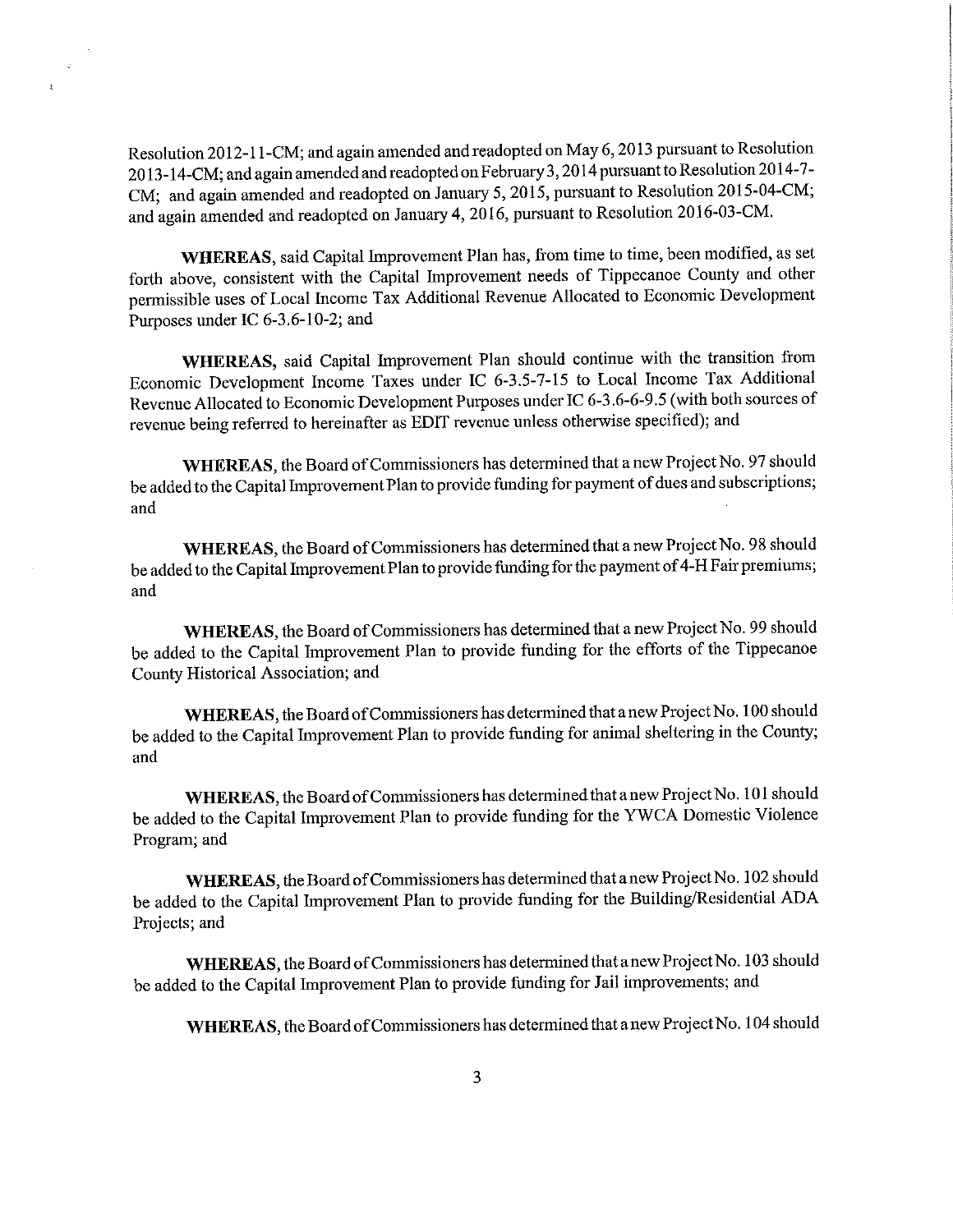be added to the Capital Improvement Plan to provide funding for MITS storage equipment; and

WHEREAS, the Board of Commissioners has determined that a new Project No. 105 should be added to the Capital Improvement Plan to provide funding for equipment upgrades; and

WHEREAS, the Board of Commissioners has determined that a new Project No. 106 should be added to the Capital Improvement Plan to provide funding for improvements to the Amphitheater Parking Lot; and

WHEREAS, the Board of Commissioners has determined that a new Project No. 107 should be added to the Capital Improvement Plan to provide funding for plated vehicles; and

WHEREAS, the Board of Commissioners desires to re-adopt the Capital Improvement Plan, as so amended;

NOW THEREFORE, BE IT RESOLVED, that there is added to the Capital Improvement Plan Projects 97, 98, 99, 100, 101, 102, 103, 104, 105, 106, and 107, reading as follows:

# PROJECT NUMBER NINETY—SEVEN (97) DUES AND SUBSCRIPTIONS

## Identification and General Description of Project

This project will provide present and future funding for dues and subscriptions required to further the business of county government.

#### Estimated Total Proiect Cost

 $\bar{J}$ 

The estimated total cost of the dues subscriptions is indefinite due to the ongoing nature of the fees. Tippecanoe County will pay up to \$12,000 during fiscal year 2017.

### Identification of All Sources of Funds for Project

Tippecanoe County will incur an amount not to exceed \$12,000 to fund Dues and Subscriptions during the fiscal year 2017 from EDIT revenues. Additional revenues from EDIT are anticipated for future years.

#### Planning, Development, and Construction schedule for the project

The project is expected to continue annually to the extent of available funds.

# PROJECT NUMBER NINETY-EIGHT (98) 4-H FAIR PREMIUM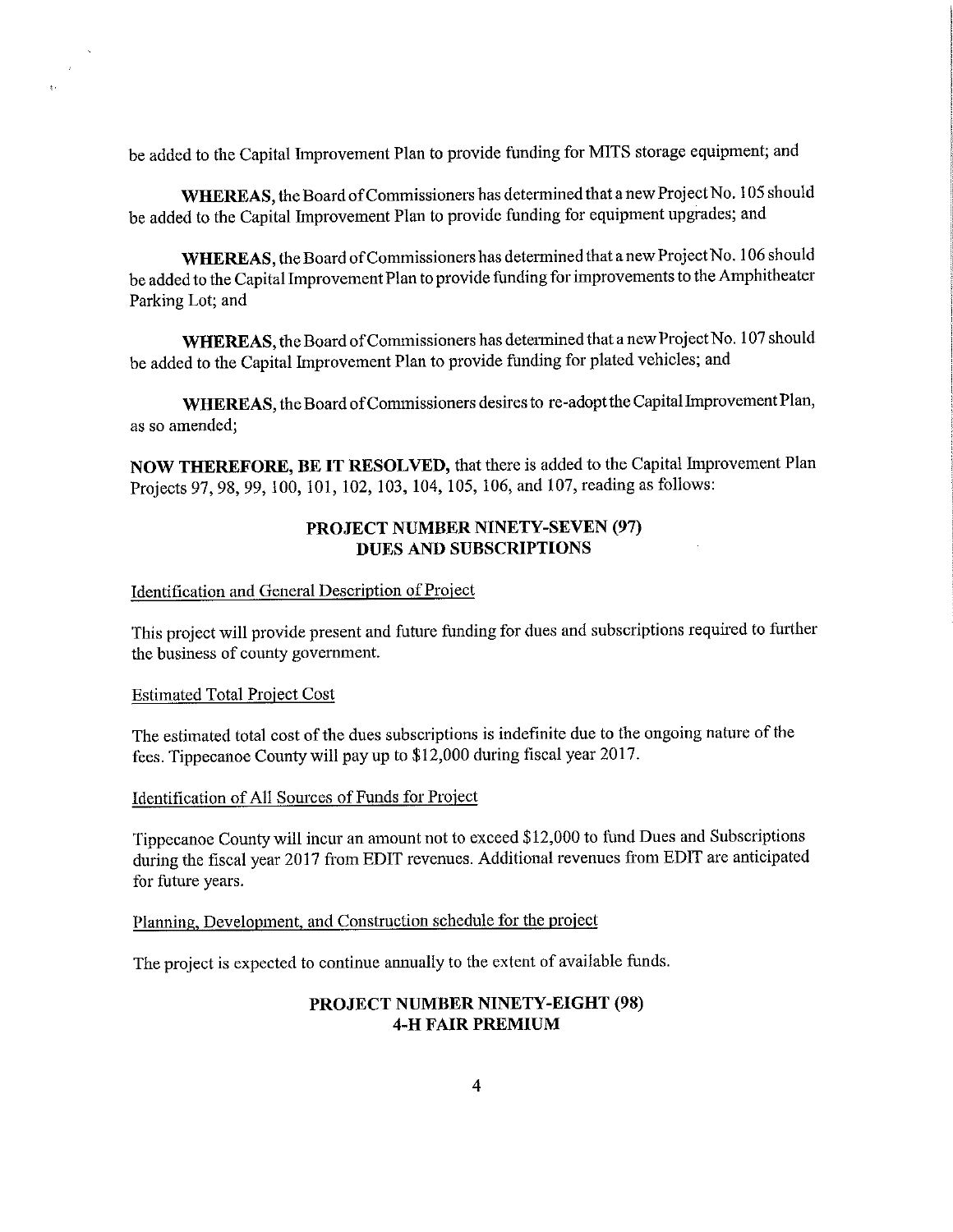#### Identification and General Description of Project

This project will provide present and future funding for Tippecanoe County's 4-H Fair Premium obligation.

## Estimated Total Project Cost

 $\hat{\lambda}$ 

The estimated total cost of the 4-H Fair premium is indefinite due to the ongoing nature of the fees. Tippecanoe County will pay up to \$5,000 during fiscal year 2017.

### Identification of All Sources of Funds for Project

Tippecanoe County will incur an amount not to exceed \$5,000 to fund the 4—H Fair premium during the fiscal year 20l7 from EDIT revenues. Additional revenues from EDIT are anticipated for future years.

### Planning, Development, and Construction schedule for the project

The project is expected to continue annually to the extent of available funds.

# PROJECT NUMBER NINETY—NINE (99) TIPPECANOE COUNTY HISTORICAL ASSOCIATION

#### Identification and General Description of Project

This project will provide present and future funding for the Tippecanoe County Historical Association to support the collection, preservation, and interpretation of the history of Tippecanoe County.

#### Estimated Total Proiect Cost

The estimated total cost of the project is unknown at this time. Tippecanoe County has agreed to provide <sup>a</sup> maximum of \$5,000 over the fiscal year 2017 to assist with the project.

#### Identification of All Sources of Funds for Project

Tippecanoe County will contribute an amount not to exceed \$5,000 to fund the Tippecanoe County Historical Association during fiscalyear <sup>2017</sup> fiom EDIT revenues. Additional contributions are expected to be made by other units of local government and private contributors.

### Planning, Development, and Construction schedule for the project

The project is expected to continue annually to the extent of available funds.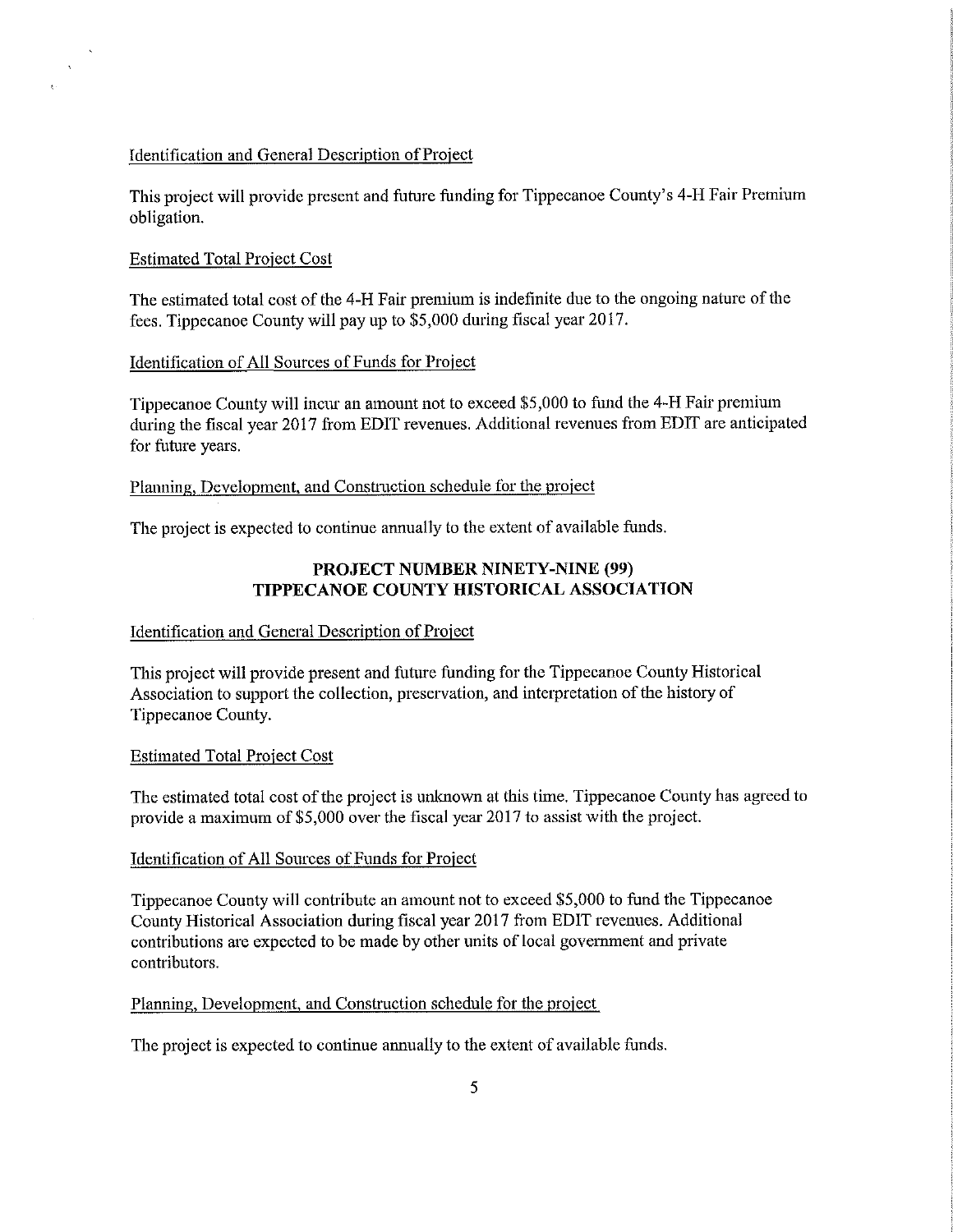# PROJECT NUMBER ONE HUNDRED (100) ANIMAL SHELTERING

### Identification and General Description of Project

This project will provide present and future funding for the animal sheltering needs of Tippecanoe County Government due to enforcement of its Animal Control Ordinance or otherwise.

## **Estimated Total Project Cost**

 $\Delta$ 

The estimated total cost of animal sheltering is indefinite due to the ongoing nature of the expenses. Tippecanoe County will pay up to \$72,600 during fiscal year 2017.

## Identification of All Sources of Funds for Project

Tippecanoe County will incur an amount not to exceed \$72,600 to fund animal sheltering during the fiscal year <sup>2017</sup> from EDIT revenues. Additional revenues from EDIT are anticipated for future years.

## Planning, Development, and Construction schedule for the project

The project is expected to continue annually to the extent of available funds.

# PROJECT NUMBER ONE HUNDRED ONE (101) YWCA DOMESTIC VIOLENCE PROGRAM

## Identification and General Description of Project

This project will provide present and future funding for the <sup>Y</sup> WCA Domestic Violence Intervention and Prevention Program.

### Estimated Total Proiect Cost

The estimated total cost of the event is unknown at this time. Tippecanoe County has agreed to provide <sup>a</sup> maximum of \$22,000 over the fiscal year <sup>2017</sup> to assist with the project.

### Identification of All Sources of Funds for Project

Tippecanoe County will contribute an amount not to exceed \$22,000 to fund the event during fiscal year <sup>2017</sup> from EDIT revenues. Additional contributions are expected to be made by other units of local governmen<sup>t</sup> and private contributors.

Planning, Development, and Construction schedule for the project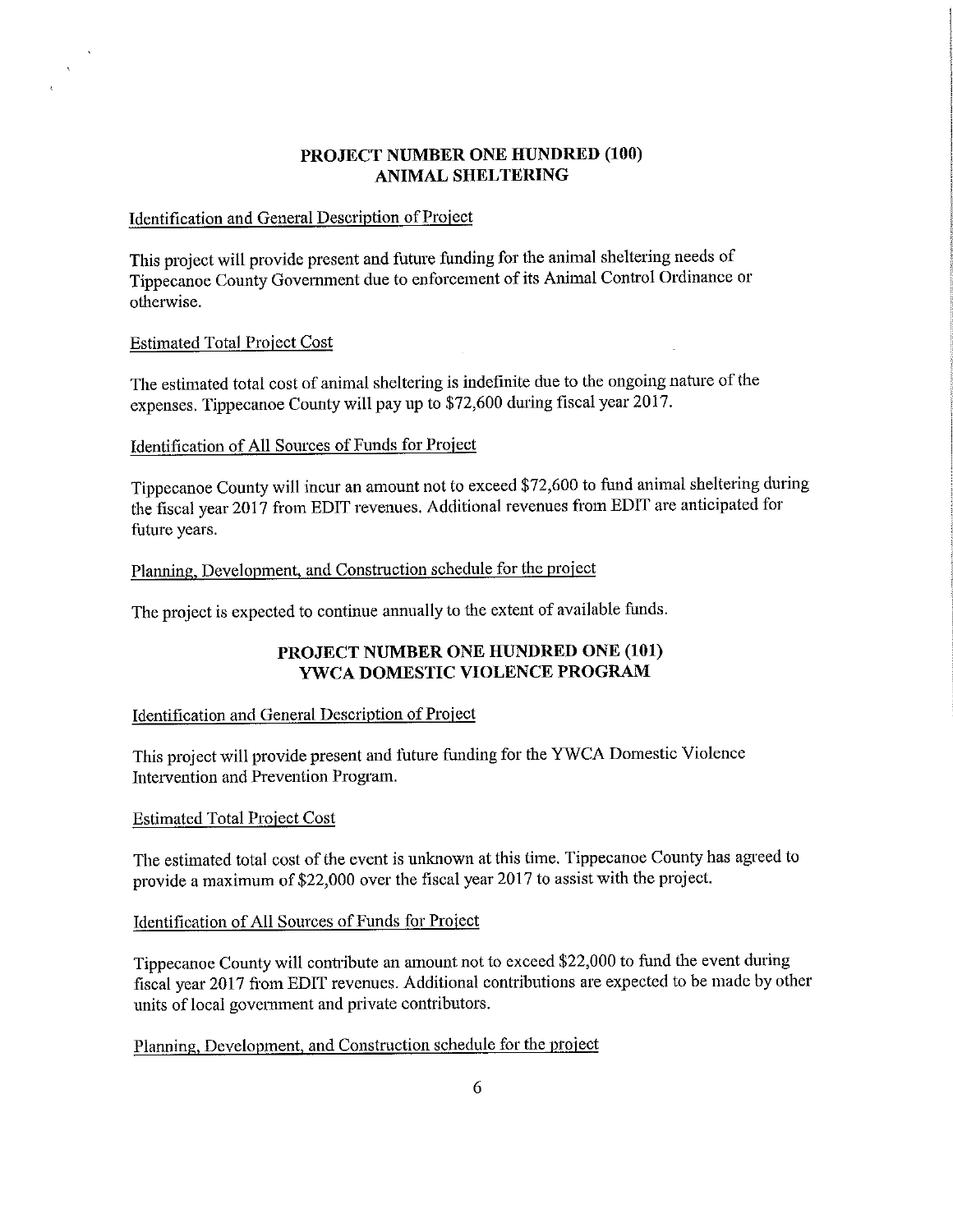The project is expected to continue annually to the extent of available funds.

## PROJECT NUMBER ONE HUNDRED TWO (102) BUILDING/RESIDENTIAL ADA PROJECTS

### Identification and General Description of Project

This Project is for the improvement of County facilities to enhance accessibility for people with disabilities.

Estimated Total Project Cost

 $\mathbf{v}$ 

The estimated total cost of the improvements is \$200,000.

Identification of All Sources of Funds for Project

Tippecanoe County will expend an amount not to exceed \$200,000 to fund the improvements during fiscal year <sup>2017</sup> and all expenditures are anticipated to come from EDIT revenues.

Planning, Development, and Construction schedule for the project

The project is expected to continue annually to the extent of available funds.

# PROJECT NUMBER ONE HUNDRED THREE (103) JAIL IMPROVEMENTS

### Identification and General Description of Project

This Project is to provide funds for improving the interior of the Tippecanoe County Jail and upgrades to commander systems for door controls.

Estimated Total Proiect Cost

The estimated total cost of the project is \$81,060.

Identification of All Sources of Funds for Project

Tippecanoe County will expend an amount not to exceed \$81,060 to fund the improvements during fiscal year 2017 and all expenditures are anticipated to come from EDIT revenues.

Planning, Development, and Construction schedule for the project

The project is expected to continue annually to the extent of available funds.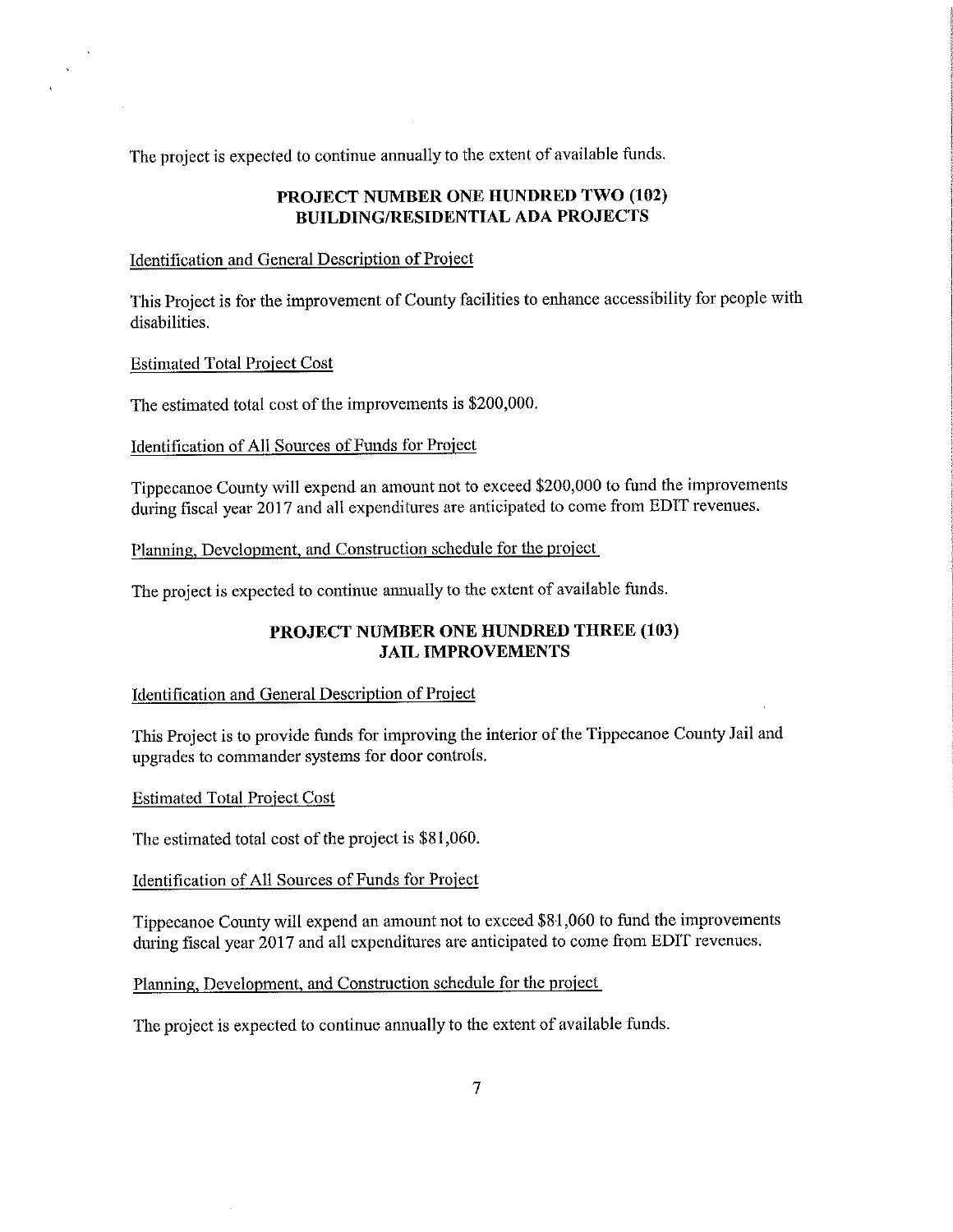# PROJECT NUMBER ONE HUNDRED FOUR (104) MITS EQUIPMENT

## Identification and General Description of Project

This Project is for the acquisition and installation of <sup>a</sup> storage array replacement, switches, and Information Technology costs associated with the remodel of 111 North 4<sup>th</sup> Street.

#### Estimated Total Proiect Cost

 $\mathbf{A}$ 

The estimated total cost of the project is \$150,000 all of which is expected to come from EDIT revenues during fiscal year 2017.

#### Identification of All Sources of Funds for Project

Tippecanoe County will expend an amount not to exceed \$150,000 to fund the Project during fiscal year <sup>2017</sup> and all expenditures are anticipated to come from EDIT revenues.

Planning, Development, and Construction schedule for the proiect

The project is expected to be completed in 2017.

# PROJECT NUMBER ONE HUNDRED FIVE (105) EQUIPMENT UPGRADES

### Identification and General Description of Project

This Project is to upgrade equipment owned by Tippecanoe County, and in particular plotters, traffic counters, digital tablets, and scanning/digitization.

Estimated Total Proiect Cost

The estimated total cost of the project is \$36,000.

#### Identification of All Sources of Funds for Project

\$27,200 of the total cost is anticipated to come from EDIT revenues during fiscal year 2017. The remainder is anticipated to come from an 80% matching grant for the purchase of <sup>a</sup> replacement plotter.

Planning, Development, and Construction schedule for the project

The project is expected to be completed in 2017.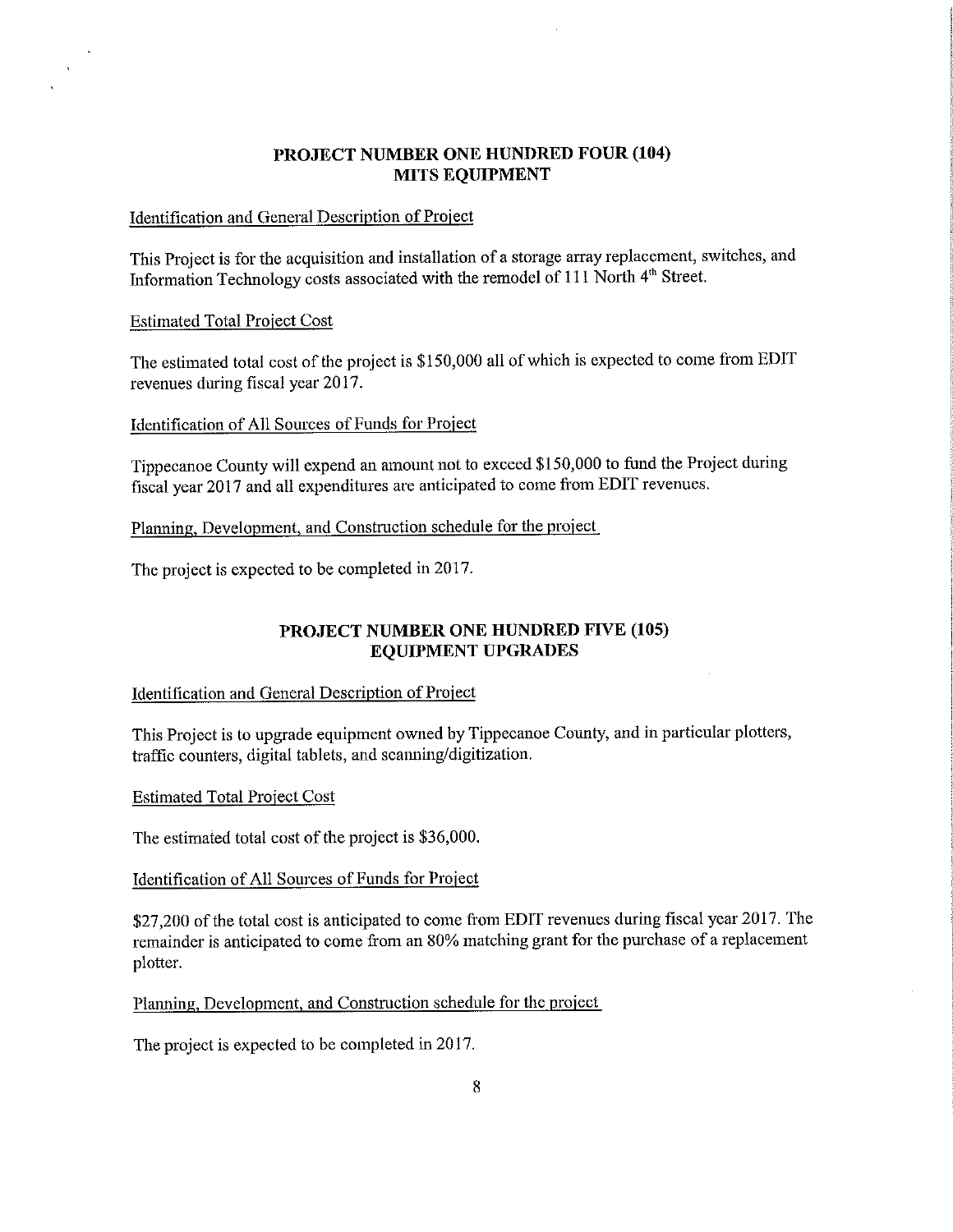# PROJECT NUMBER ONE HUNDRED SIX (106) AMPHITHEATER PARKING LOT

## Identification and General Description of Project

This Project is to maintain and repair the parking lot at the Tippecanoe County Amphitheater.

#### Estimated Total Proiect Cost

 $\Delta$ 

The estimated total cost of the project is \$25,000.

### Identification of All Sources of Funds for Project

Tippecanoe County will expend an amount not to exceed \$25,000 to fund the Project during fiscal year <sup>2017</sup> and all expenditures are anticipated to come from EDIT revenues.

# Planning, Development, and Construction schedule for the project

The project is expected to be completed in 2017.

## PROJECT NUMBER ONE HUNDRED SEVEN (107) VEHICLE ACQUISITION

## Identification and General Description of Project

This Project is to acquire <sup>a</sup> pick up truck for the Building Commission and <sup>a</sup> replacement vehicle for the Surveyor.

#### Estimated Total Project Cost

The estimated total cost of the project is \$60,000.

Identification of All Sources of Funds for Project

Tippecanoe County will expend an amount not to exceed \$60,000 to fund the Project during fiscal year <sup>2017</sup> and all expenditures are anticipated to come from EDIT revenues.

### Planning, Development, and Construction schedule for the project

The project is expected to be completed in 2017.

BE IT FURTHER RESOLVED, that after due consideration, The Board of Commissioners of the County of Tippecanoe hereby confirms its findings that the development and implementation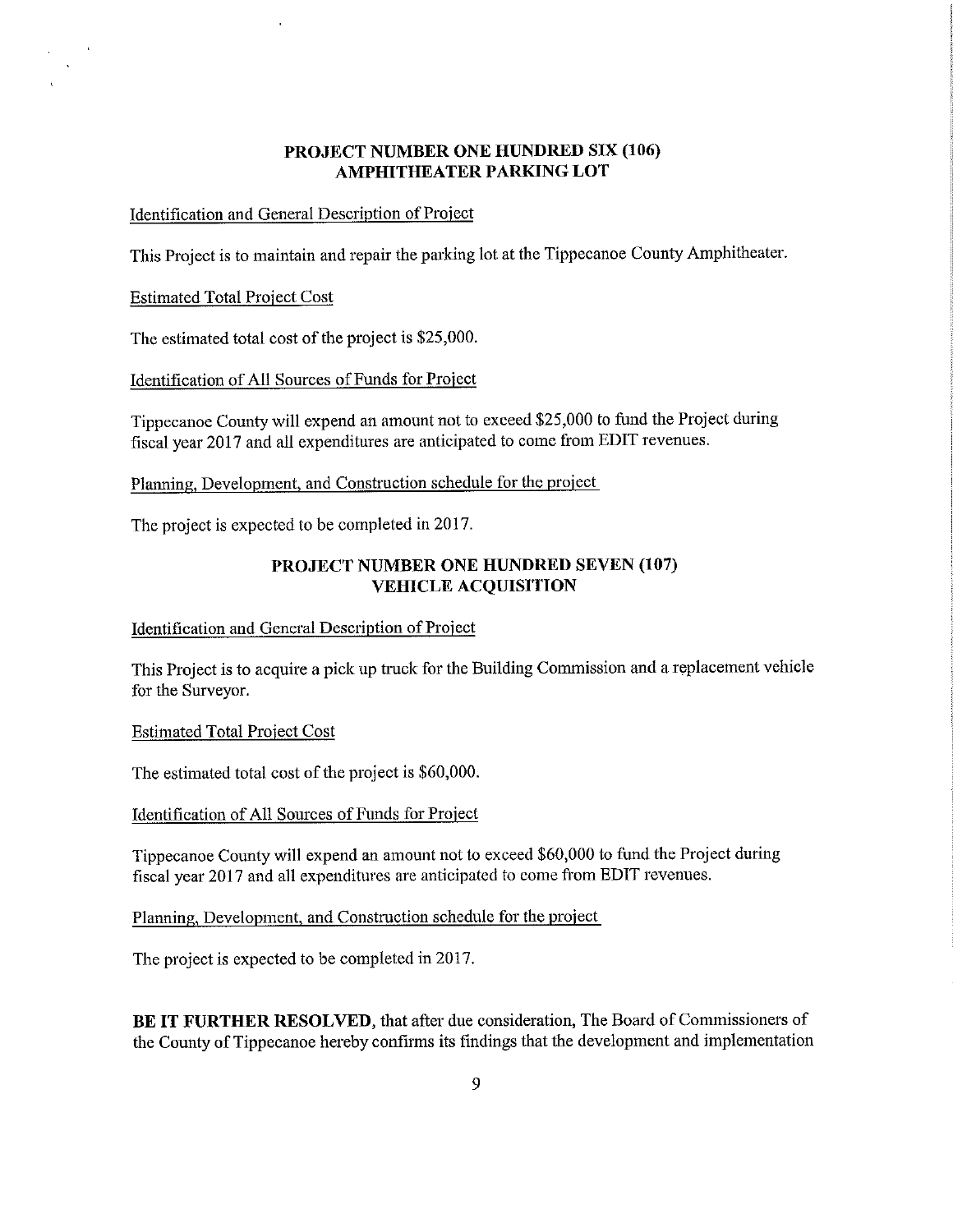of the following previously established Projects be and the same are hereby approved and identified as <sup>a</sup> projects for which economic development income tax revenues may be used pursuant to IC  $6-3.5-7-13.1$ ; and that additional funding for each such Project be provided in the year 2017 in the following amounts:

 $\epsilon$  $\bar{\lambda}$ 

| Project Number<br>Name                                  | Amount |           |  |  |
|---------------------------------------------------------|--------|-----------|--|--|
| <b>Corner Markers</b>                                   | #3     | 201,766   |  |  |
| Ambulances                                              | #4     | 100,000   |  |  |
| Graphical Information System (GIS)                      | #6     | 345,768   |  |  |
| <b>Warning Sirens</b><br>(Emergency Management)         | #7     | 40,000    |  |  |
| MITS: Information Technology Hardware and<br>Software   | #10    | 601,040   |  |  |
| L-WL EDC (formerly Greater Lafayette Progress,<br>Inc.) | #19    | 100,000   |  |  |
| General Drain Improvements/Stormwater Assessment        | #20    | 1,000,000 |  |  |
| <b>Grant Coordinator</b>                                | #38    | 54,226    |  |  |
| <b>Grant Contingency Fund</b>                           | #40    | 5,000     |  |  |
| <b>Economic Development Professional Services</b>       | #46    | 200,000   |  |  |
| Wabash River Corridor Enhancement Enabling Funds        | #49    | 30,000    |  |  |
| Economic Development Travel & Training                  | #50    | 8,500     |  |  |
| County Employee Training Certification                  | #51    | 4,000     |  |  |
| Highway Infrastructure Improvements                     | #69    | 1,000,000 |  |  |
| <b>Intersection Connection</b>                          | #81    | 200,000   |  |  |
| Bridge Infrastructure Improvements                      | #87    | 1,000,000 |  |  |
| Courthouse Dome and Roof Repair                         | #88    | 1,460,000 |  |  |
| Amtrak                                                  | #89    | 107,000   |  |  |
| Food Finders Food Bank                                  | #90    | 25,000    |  |  |

Greater Lafayette Commerce Special Projects #91 491 2,000,000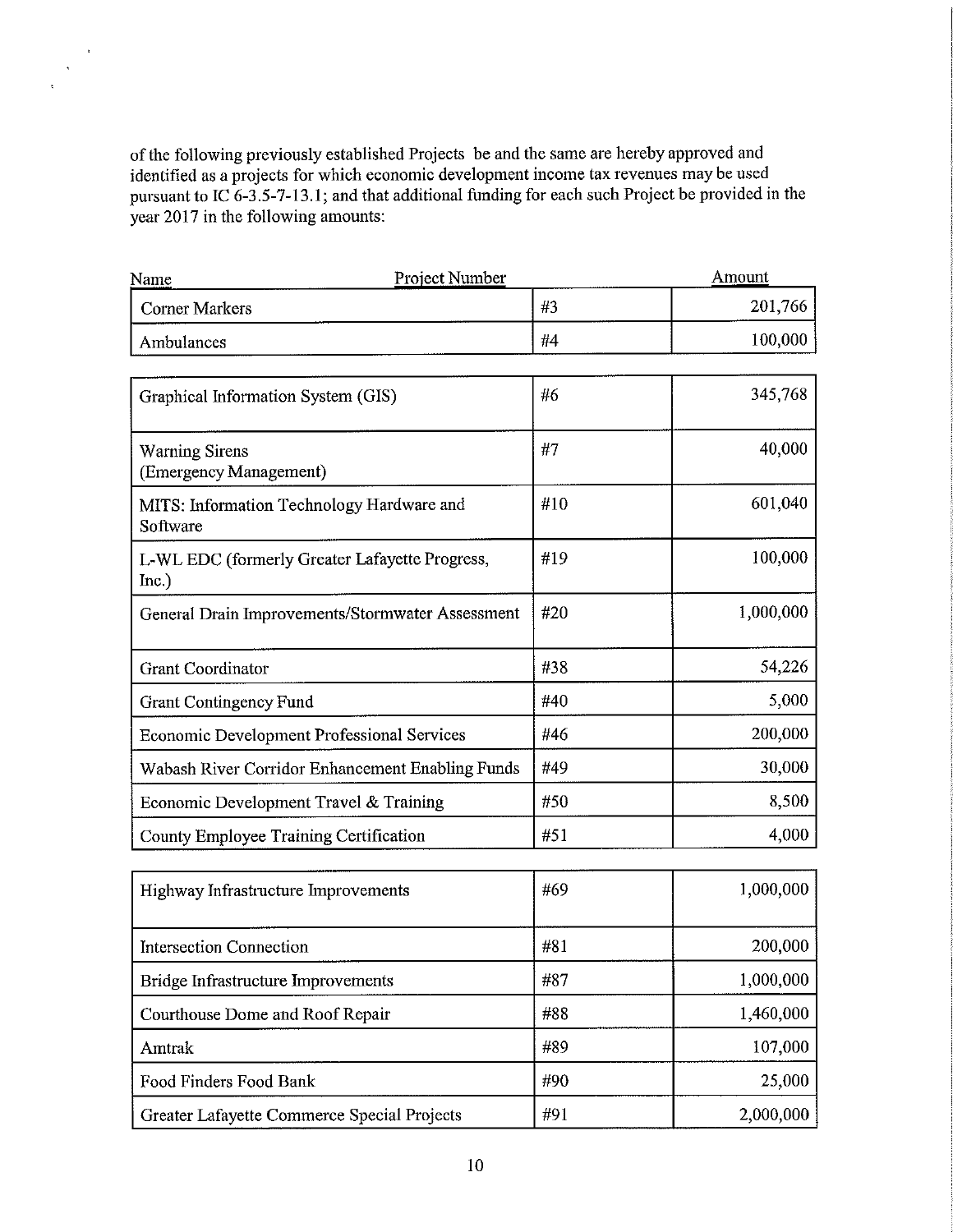| <b>Stars and Stripes Annual Event</b>                        | #92  | 5,000   |
|--------------------------------------------------------------|------|---------|
| <b>Tippecanoe Arts Federation</b>                            | #93  | 7,000   |
| YWCA Women's Shelter                                         | #94  | 25,000  |
| 111 N. 4 <sup>th</sup> Street office equipment and furniture | #96  | 100,000 |
| Dues and Subscriptions                                       | #97  | 12,000  |
| 4-H Fair Premiums                                            | #98  | 5,000   |
| Tippecanoe County Historical Association                     | #99  | 5,000   |
| <b>Animal Sheltering</b>                                     | #100 | 72,600  |
| <b>YWCA Domestic Violence Program</b>                        | #101 | 22,000  |
| Building/Residential ADA Upgrades                            | #102 | 200,000 |
| Jail Improvements                                            | #103 | 81,060  |
| <b>MITS</b> Equipment                                        | #104 | 150,000 |
| <b>Equipment Upgrades</b>                                    | #105 | 27,200  |
| Amphitheater Parking Lot                                     | #106 | 25,000  |
| Vehicle Acquisition                                          | #107 | 60,000  |

 $\bar{a}$  $\hat{\mathbf{v}}$ 

> BE IT FURTHER RESOLVED, that in all other respects, the Capital Improvement Plan of the Tippecanoe County Economic Income Tax shall be ratified, confirmed, and re-adopted to include the following completed and continuing Projects:

| <b>Description</b>                           | Project | <b>Amendment</b><br><b>Number</b> | <b>Status</b> |
|----------------------------------------------|---------|-----------------------------------|---------------|
| Jail Lease                                   | #1      | #3                                | Completed     |
| Courthouse Renovation                        | #2      | #3                                | Completed     |
| <b>Corner Markers</b>                        | #3      | #3,33                             | Continuing    |
| Ambulances                                   | #4      | #3, 33, 46                        | Continuing    |
| Sheriff's Radios                             | #5      | #3, 33                            | Continuing    |
| <b>Graphical Information System</b><br>(GIS) | #6      | #3,33                             | Continuing    |

SUMMARY DIY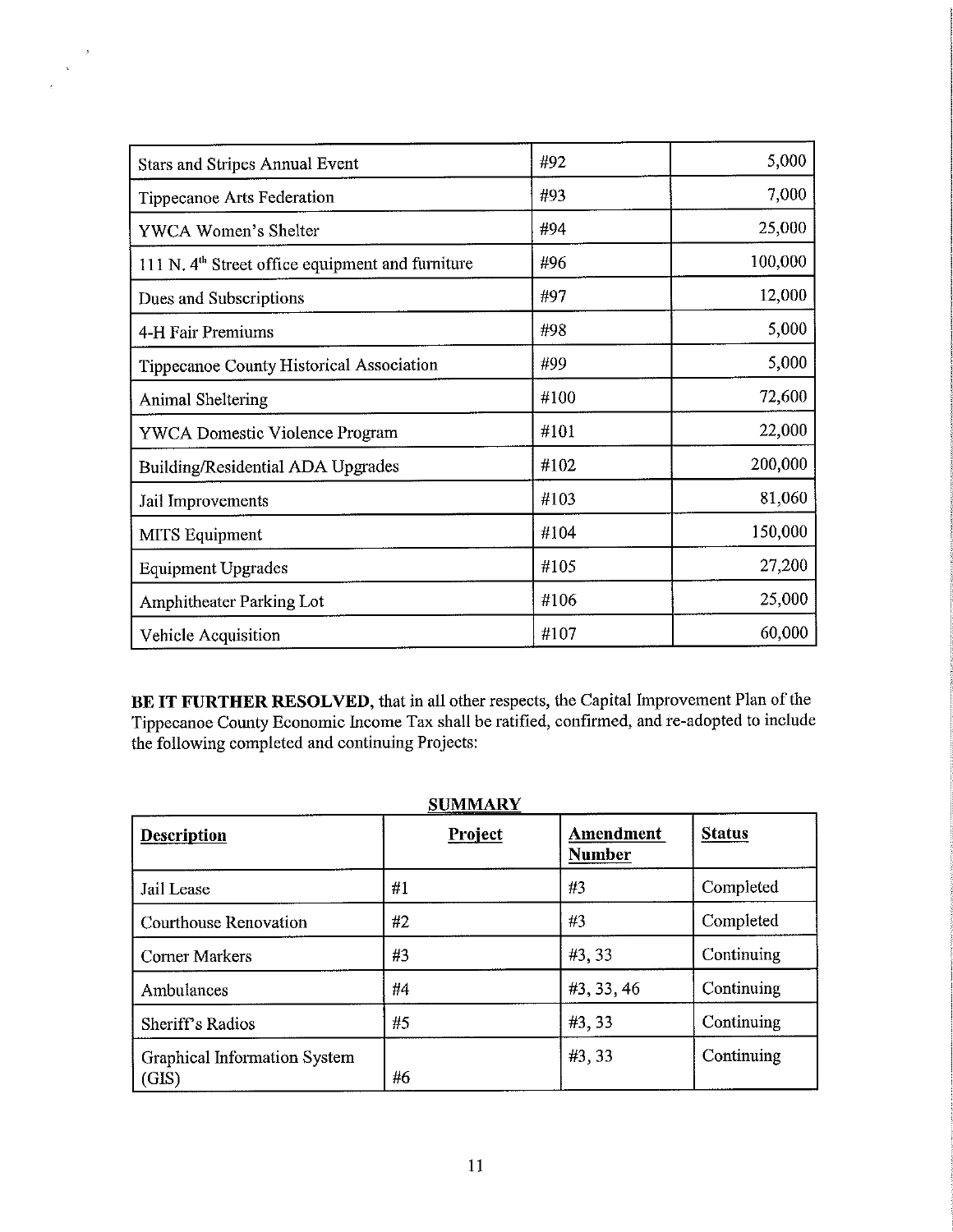| <b>Warning Sirens</b><br>(Emergency Management)                  | #7               | #3,33                      | Continuing   |
|------------------------------------------------------------------|------------------|----------------------------|--------------|
| Community Health Clinic<br>Construction                          | #8               | #4                         | Completed    |
| Jail Computer System                                             | #9               | #5                         | Continuing   |
| <b>Information Technology</b><br>Hardware and Software           | #10              | #5, 27, 32, 46             | Continuing   |
| <b>Bird Control System</b>                                       | #11              | #5                         | Discontinued |
| [Omitted]                                                        | #12              |                            |              |
| Highway Improvements 1997                                        | #13              | #10                        | Completed    |
| Park Board Land Acquisition<br><b>Grant Funds Transfer -1998</b> | #14              | #11                        | Completed    |
| Highway Improvements 1998                                        | #15              | #12                        | Completed    |
| <b>Tippecanoe County Work</b><br><b>Release Facility</b>         | #16              | #13                        | Completed    |
| Park Board Land Acquisition                                      | #17              | #14                        | Completed    |
| <b>BENCYN</b> Grant Funding                                      | #18              | #15                        | Completed    |
| L-WL EDC (formerly Greater<br>Lafayette Progress, Inc.)          | #19              | #16,33                     | Continuing   |
| General Drain Improvements /<br>Phase II Stormwater Plan         | #20              | #20 (should be<br>#17), 54 | Continuing   |
| Highway Improvements - 1999                                      | #21              | #21 (should be<br>#18)     | Completed    |
| Treasurer's Accounting<br>Software                               | #22              | #22 (should be<br>#19)     | Continuing   |
| Tippecanoe Superior Ct. #6                                       | #23              | #23                        | Completed    |
| <b>Tippecanoe County Parking</b><br>Garage                       | #24              | #23                        | Completed    |
| Tippecanoe County Morgue                                         | #25              | #23                        | Completed    |
| County Court I Filing System                                     | #26              | #23                        | Completed    |
| Hoosier Heartland Corridor<br>Project                            | #27              | #24, 33                    | Completed    |
| Add'l funding for Project 24 -<br>Parking Garage                 | No New Project # | #25                        | Continuing   |

 $\bar{\mathbf{v}}$  $\hat{\mathbf{v}}$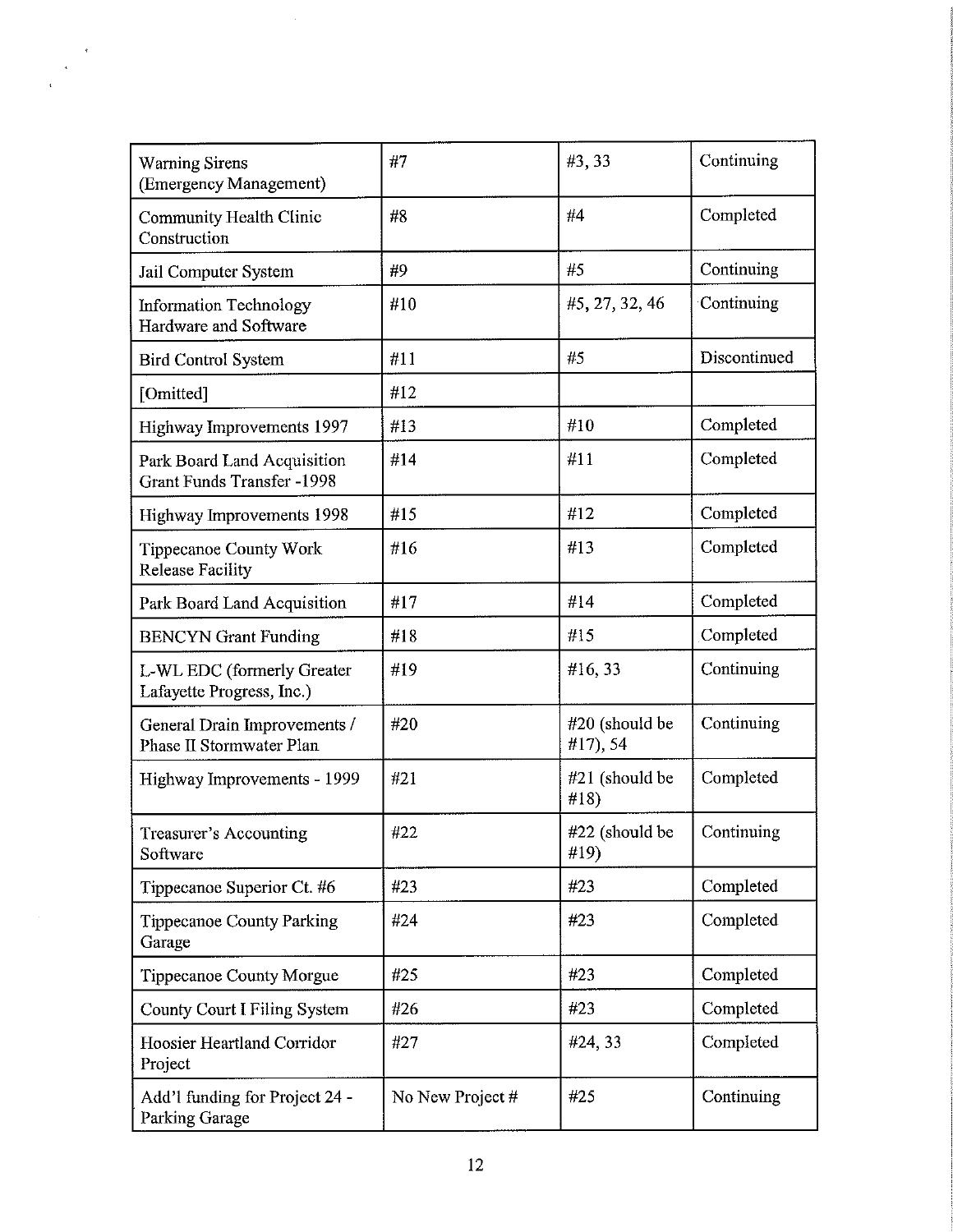| Add'l funding for Project 20 -<br>General Drain / Stormwater<br>Assessment | No New Project # | #26    | Continuing   |
|----------------------------------------------------------------------------|------------------|--------|--------------|
| VISION 2020 - Greater<br>Lafayette Progress, Inc.                          | #28              | #27,33 | Completed    |
| Add'l funding for Projects 4, 7,<br>10, 19, 27                             | No New Project # | #27    | Completed    |
| Architectural Fees - Jail<br>Expansion                                     | #29              | #27    | Completed    |
| <b>Financial/Human Resources</b><br>Software (PARIS)                       | #30              | #27,33 | Continuing   |
| <b>Construction Management Fees</b><br>- Jail Expansion                    | #31              | #28    | Completed    |
| Add'l Project 10 Courthouse<br><b>Computer Funds</b>                       | No New Project # | #29    | Completed    |
| <b>Construction Funds - Jail</b><br>Expansion                              | #32              | #30    | Completed    |
| Add'l Project 20 Stormwater<br><b>Assessment Funds</b>                     | No New Project # | #31    | Completed    |
| Telecommunications<br><b>Infrastructure Needs Assessment</b>               | #33              | #32    | Continuing   |
| <b>NPDES Phase II Stormwater</b><br>Management System                      | #34              | #33    | Continuing   |
| Highway Improvements - 2002                                                | #35              | #33    | Completed    |
| <b>Greater Lafayette Community</b><br>Development Corporation              | #36              | #34    | Continuing   |
| Lauramie Township Regional<br><b>Sewer District</b>                        | #37              | #35    | Completed    |
| <b>Grant Coordinator</b>                                                   | #38              | #36    | Continuing   |
| Wabash River Parkway<br>Commission                                         | #39              | #36    | Continuing   |
| <b>Grant Contingency Fund</b>                                              | #40              | #36    | Continuing   |
| Highway Improvements - 2003                                                | #41              | #36    | Completed    |
| Juvenile Justice Facility                                                  | #42              | #36,47 | Discontinued |

 $\mathcal{N}$  $\frac{1}{2}$  $\overline{a}$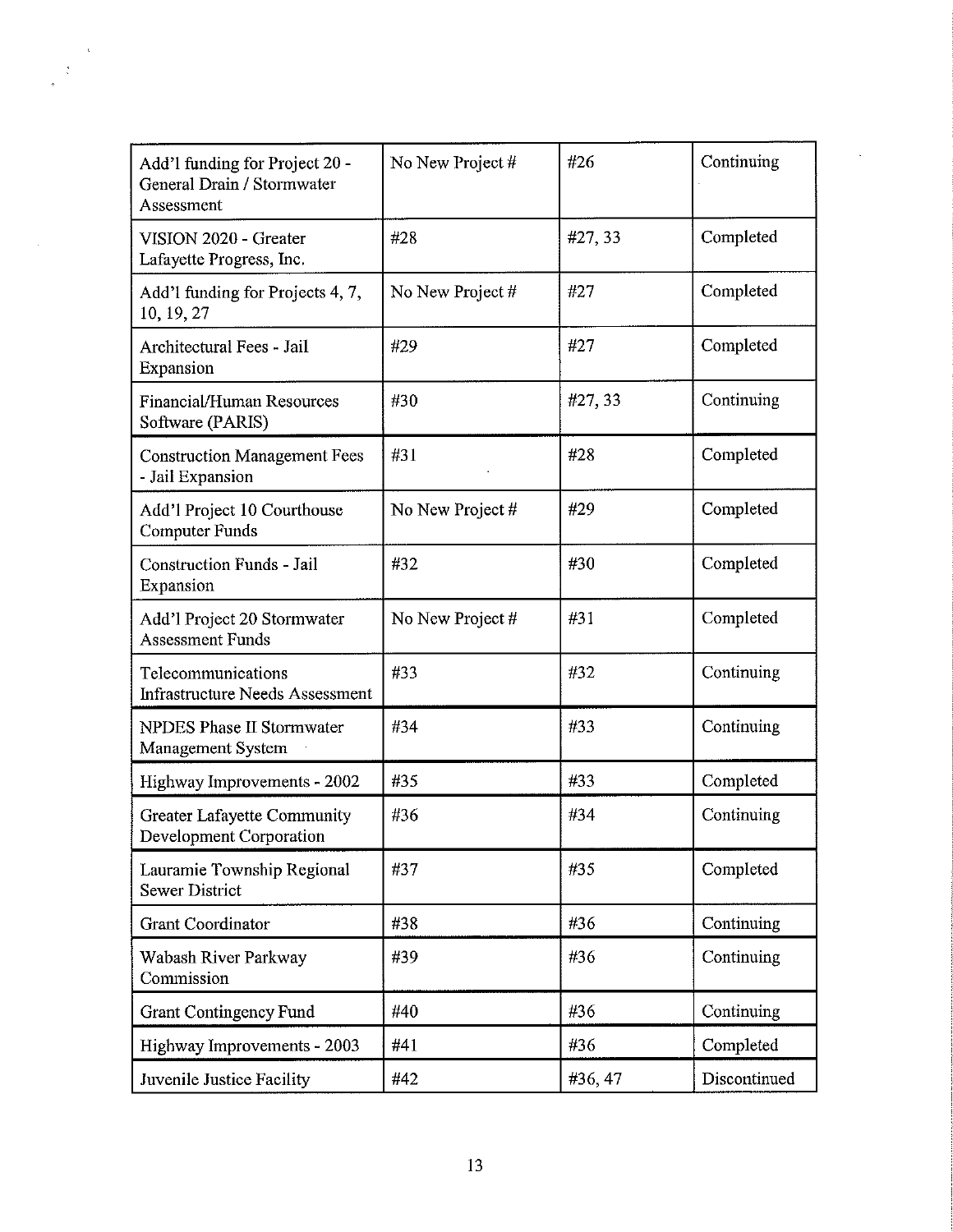| Economic Development<br><b>Incentives Fund</b>                 | #43 | #36         | Continuing                                  |
|----------------------------------------------------------------|-----|-------------|---------------------------------------------|
| Water Quality Educator                                         | #44 | #37         | Transferred to<br><b>County Fund</b><br>247 |
| <b>Economic Development Travel</b><br>& training               | #45 | #37         | Completed                                   |
| <b>Economic Development</b><br><b>Professional Services</b>    | #46 | #37         | Continuing                                  |
| Highway Infrastructure<br>Improvements - 2004                  | #47 | #37         | Completed                                   |
| <b>Regional Sewer District</b><br><b>Enabling Funds</b>        | #48 | #38         | Continuing                                  |
| Wabash River Corridor<br><b>Enhancement Enabling Funds</b>     | #49 | #39         | Continuing                                  |
| <b>Economic Development Travel</b><br>& Training               | #50 | #40         | Continuing                                  |
| County Employee Training and<br>Certification                  | #51 | #40         | Continuing                                  |
| Leadership Lafayette Class<br>Sponsorship                      | #52 | #40         | Discontinued                                |
| Self-insured Liability Fund                                    | #53 | #40         | Continuing                                  |
| <b>Environmental Services</b><br>Response Fund                 | #54 | #40         | Continuing                                  |
| Document Management Systems                                    | #55 | #41         | Continuing                                  |
| HVAC Repair & Maintenance                                      | #56 | #43, 46, 50 | Continuing                                  |
| <b>VOIP Phone System</b>                                       | #57 | #44         | Continuing                                  |
| Cary Home Improvements                                         | #58 | #44         | Completed                                   |
| Public Safety Network Upgrade                                  | #59 | #45         | Continuing                                  |
| <b>Community Corrections Exterior</b><br>Repair and Renovation | #60 | #46         | Completed                                   |
| <b>Community Corrections</b><br>Generator                      | #61 | #46         | Completed                                   |
| <b>Highway Garage Improvements</b>                             | #62 | #48         | Completed                                   |

 $\langle s \rangle$ 

 $\frac{1}{2}$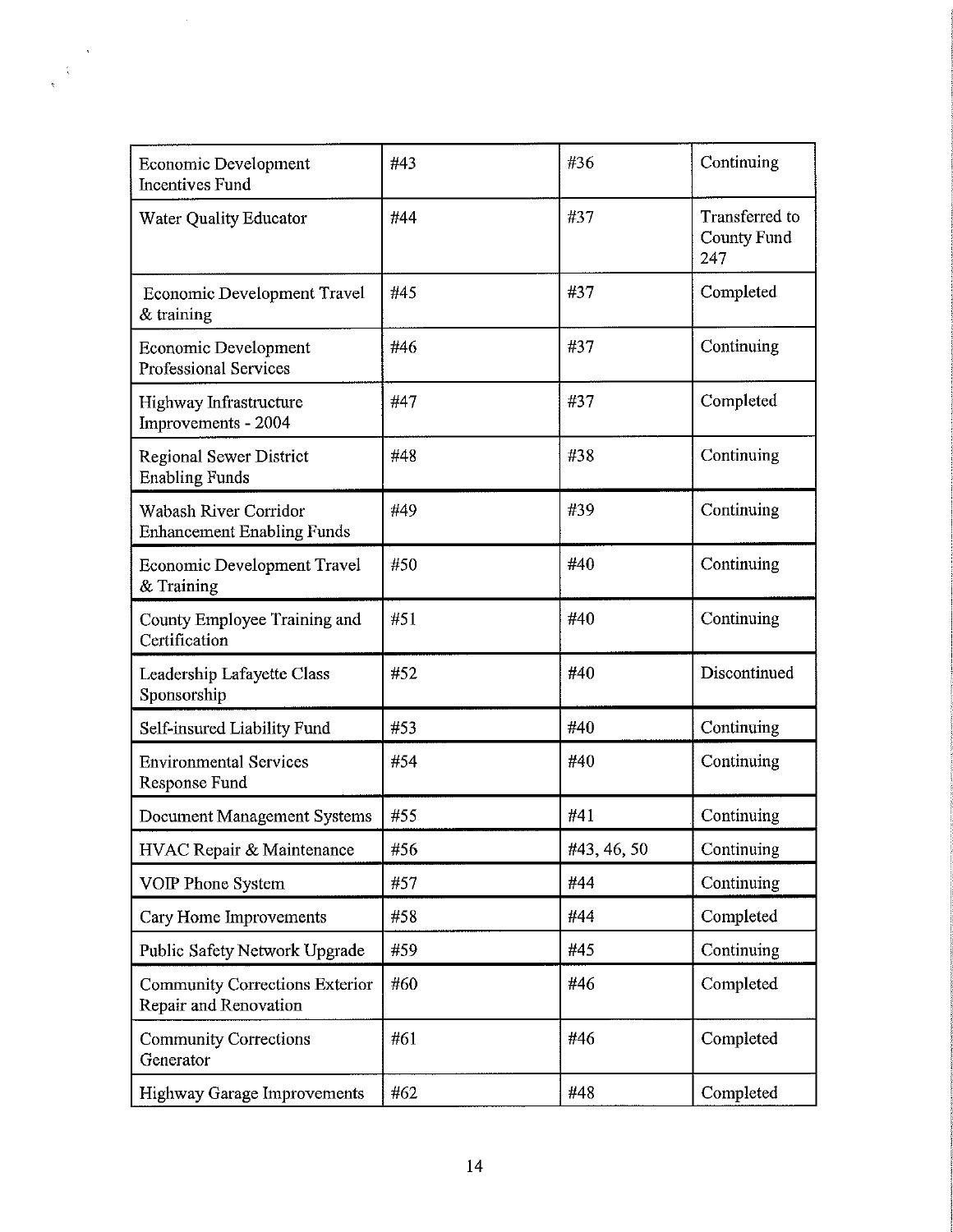| Fairgrounds Improvements-<br>Expo Hall                                           | #63 | #48 | Continuing        |
|----------------------------------------------------------------------------------|-----|-----|-------------------|
| <b>Staff Vehicle Maintenance Fund</b>                                            | #64 | #50 | Continuing        |
| Professional Services for the<br>2012 General Reassessment                       | #65 | #50 | Completed         |
| <b>Emergency Management</b><br><b>Equipment Storage Facilities</b>               | #66 | #50 | Completed         |
| Fiber Optic and<br>Communications Infrastructure                                 | #67 | #50 | Continuing        |
| <b>Employee Wellness Center</b>                                                  | #68 | #50 | Completed         |
| Highway Infrastructure<br>Improvements                                           | #69 | #51 | Continuing        |
| Courthouse Window Restoration                                                    | #70 | #51 | Completed         |
| Household Hazardous Waste<br>and Recycling Facility<br>Improvement and Operation | #71 | #52 | Completed         |
| Courthouse Limestone Repair<br>and Maintenance                                   | #72 | #53 | Completed         |
| Land Acquisition Fund                                                            | #73 | #53 | Continuing        |
| Public Safety Radio Frequency<br>Re-banding                                      | #74 | #53 | Continuing        |
| Annual Highway Infrastructure<br>Improvements                                    | #75 | #53 | Completed         |
| E911 Communication System<br>Lease                                               | #76 | #53 | Continuing        |
| <b>Riggs Community Health Clinic</b><br>Expansion                                | #77 | #54 | Completed         |
| Paving and Repair of<br><b>Tippecanoe County Parking</b><br>Facilities           | #78 | #54 | Continuing        |
| Americans with Disabilities Act<br>(ADA) Compliance Fund                         | #79 | #54 | Continuing        |
| Tippecanoe County Vehicle<br>Purchasing                                          | #80 | #54 | Continuing        |
| <b>Intersection Connection</b>                                                   | #81 | #55 | <b>Continuing</b> |

 $\sim$   $\epsilon$ 

 $\frac{1}{\sqrt{2}}$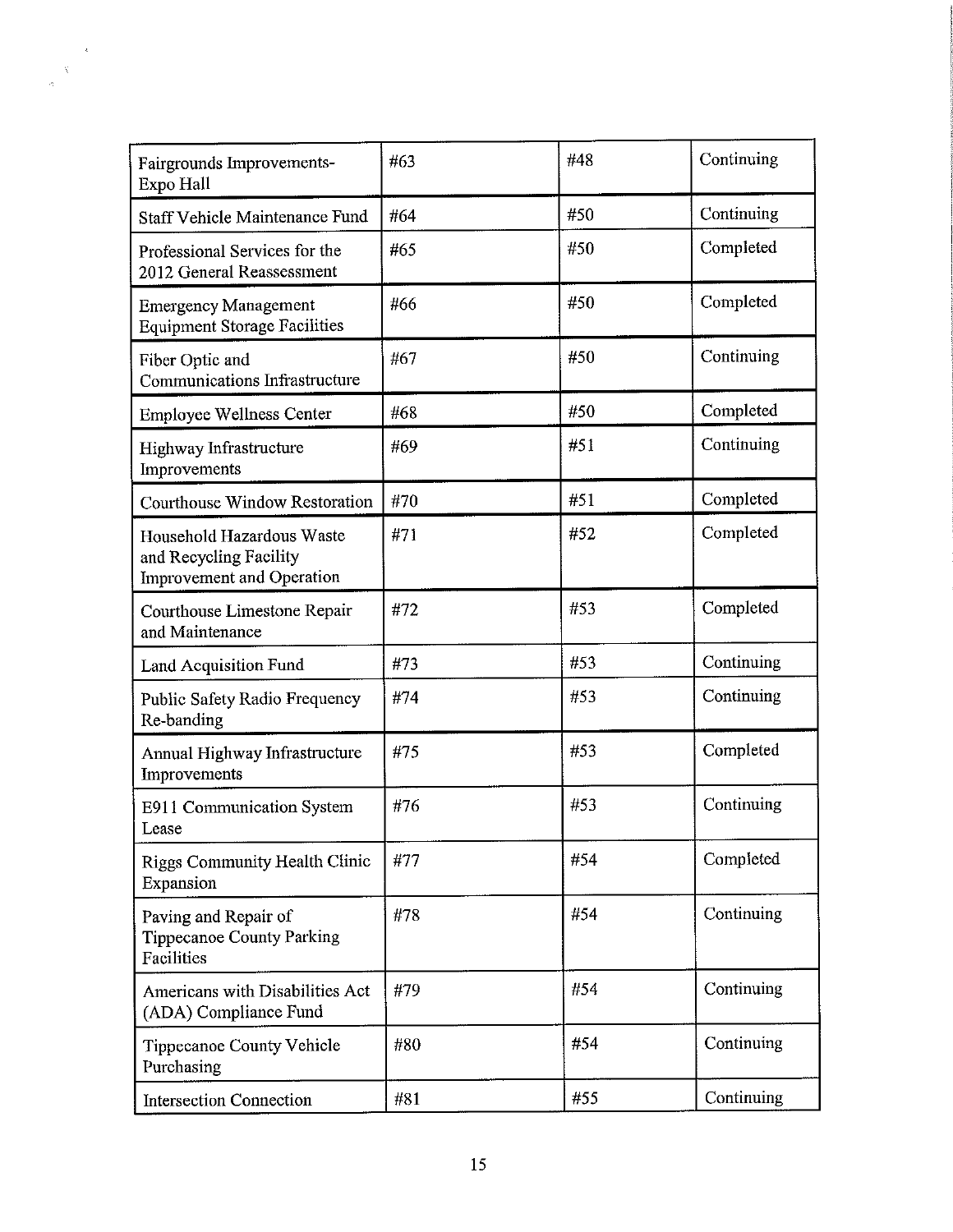| Memorial Island                                                 | #82  | #56 | Completed  |
|-----------------------------------------------------------------|------|-----|------------|
| Bicentennial                                                    | #83  | #56 | Completed  |
| Jail Cell                                                       | #84  | #56 | Completed  |
| Parking Garage Equipment                                        | #85  | #56 | Completed  |
| P <sub>25</sub>                                                 | #86  | #56 | Completed  |
| Bridge Infrastructure<br>Improvements                           | #87  | #56 | Continuing |
| Courthouse Dome and Roof<br>Repair                              | #88  | #57 | Continuing |
| Amtrak                                                          | #89  | #57 | Continuing |
| <b>Food Finders Food Bank</b>                                   | #90  | #57 | Continuing |
| Greater Lafayette Commerce<br><b>Special Projects</b>           | #91  | #57 | Continuing |
| <b>Stars and Stripes Annual Event</b>                           | #92  | #57 | Continuing |
| Tippecanoe Arts Federation                                      | #93  | #57 | Continuing |
| YWCA Women's Shelter                                            | #94  | #57 | Continuing |
| Tippecanoe Villa Improvements                                   | #95  | #57 | Continuing |
| 111 N. 4 <sup>th</sup> Street office<br>equipment and furniture | #96  | #57 | Continuing |
| Dues and Subscriptions                                          | #97  | #58 | Continuing |
| 4-H Fair Premiums                                               | #98  | #58 | Continuing |
| Tippecanoe County Historical<br>Association                     | #99  | #58 | Continuing |
| <b>Animal Sheltering</b>                                        | #100 | #58 | Continuing |
| <b>YWCA Domestic Violence</b><br>Program                        | #101 | #58 | Continuing |
| Building/Residential ADA<br>Upgrades                            | #102 | #58 | Continuing |
| Jail Improvements                                               | #103 | #58 | Continuing |
| MITS Equipment                                                  | #104 | #58 | Continuing |
| <b>Equipment Upgrades</b>                                       | #105 | #58 | Continuing |
| Amphitheater Parking Lot                                        | #106 | #58 | Continuing |

 $\frac{a}{\sqrt{2}}$  $\frac{\Delta \vec{X}}{\Delta \vec{X}}$